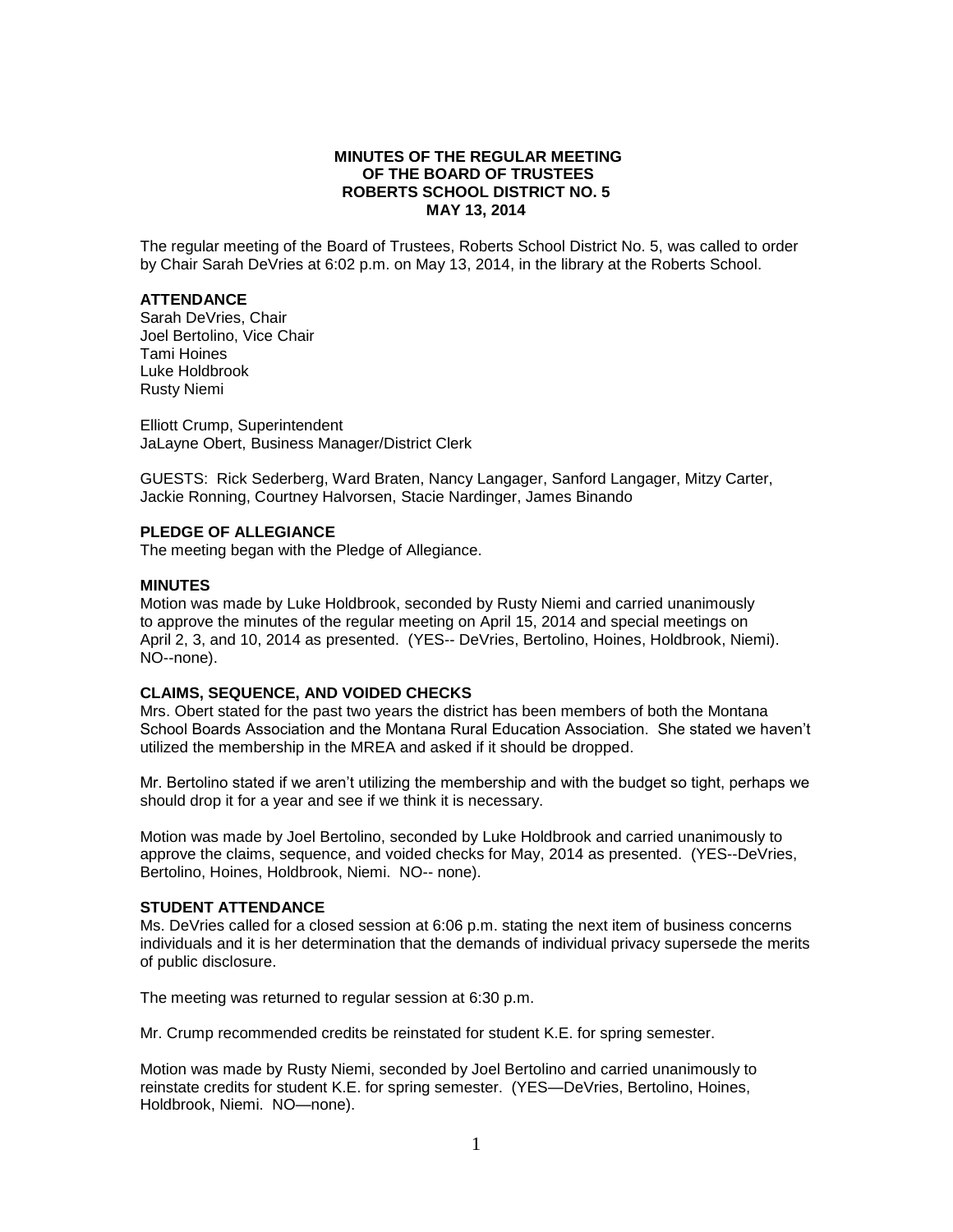Mr. Crump recommended credits be reinstated for student J.L. for spring semester.

Motion was made by Luke Holdbrook, seconded by Joel Bertolino and carried unanimously to reinstate credits for student J.L. for spring semester. (YES—DeVries, Bertolino, Hoines, Holdbrook, Niemi. NO—none).

Mr. Crump recommended credits be reinstated for student S.M. for spring semester.

Motion was made by Joel Bertolino, seconded by Rusty Niemi and carried unanimously to reinstate credits for student S.M. for spring semester. (YES—DeVries, Bertolino, Hoines, Holdbrook, Niemi. NO—none).

Mr. Crump recommended credits for reinstated for student J.M. for spring semester.

Motion was made by Tami Hoines, seconded by Luke Holdbrook and carried unanimously to reinstate credits for student J.M. for spring semester. (YES—DeVries, Bertolino, Hoines, Holdbrook, Niemi. NO—none).

# **TEACHER REPORTS**

Stacie Nardinger gave the teacher report for May.

Mrs. Nardinger stated the counselor position entails three areas – academic, social, and life after high school. She stated she did give up the role of testing coordinator but if she has to take that back, she needs training and there will have to be money in the budget for that.

Mrs. Nardinger stated she spoke with students about problems with the attendance policy and asked them if adding an incentive such as not having to take one semester test if they have fewer than three absences would help with attendance issues. She added the students thought that would be a good incentive.

Mrs. Nardinger stated she has not had time to fit any counseling in for elementary students this year and we may need to look at solutions for that concern for next year.

Mrs. Nardinger stated the life after high school area of counseling is mainly covered in her JMG class and she also taught Physical Science and Anatomy and Physiology this year. She added classes for next year include JMG, Biology, Physics, and Chemistry.

Mrs. Nardinger there were glitches with using tablets for the Anatomy and Physiology class this year instead of having a book. She added she would like to replace the desks in the science room with tables.

# **PERSONNEL**

LIBRARIAN POSITION – Mr. Crump stated he spoke again with the candidate for the librarian position about not needing to take classes to obtain her library certification. He stated she is willing to take the position at half-time at a rate of \$18,711 on the salary schedule. He added half-time positions are not eligible for health insurance benefits.

Mr. Crump recommended hiring Myrna Lastusky at 4/8 time for the library position at \$18,711.

Motion was made by Joel Bertolino, seconded by Luke Holdbrook and carried unanimously to hire Myrna Lastusky at 4/8 time for the library position at \$18,711 on the salary schedule. (YES— DeVries, Bertolino, Hoines, Holdbrook, Niemi. NO—none).

COACHING RECOMMENDATIONS – Mr. Crump stated Ms. Reinhardt sent an email to coaches about interest in next year's sports but didn't get much response.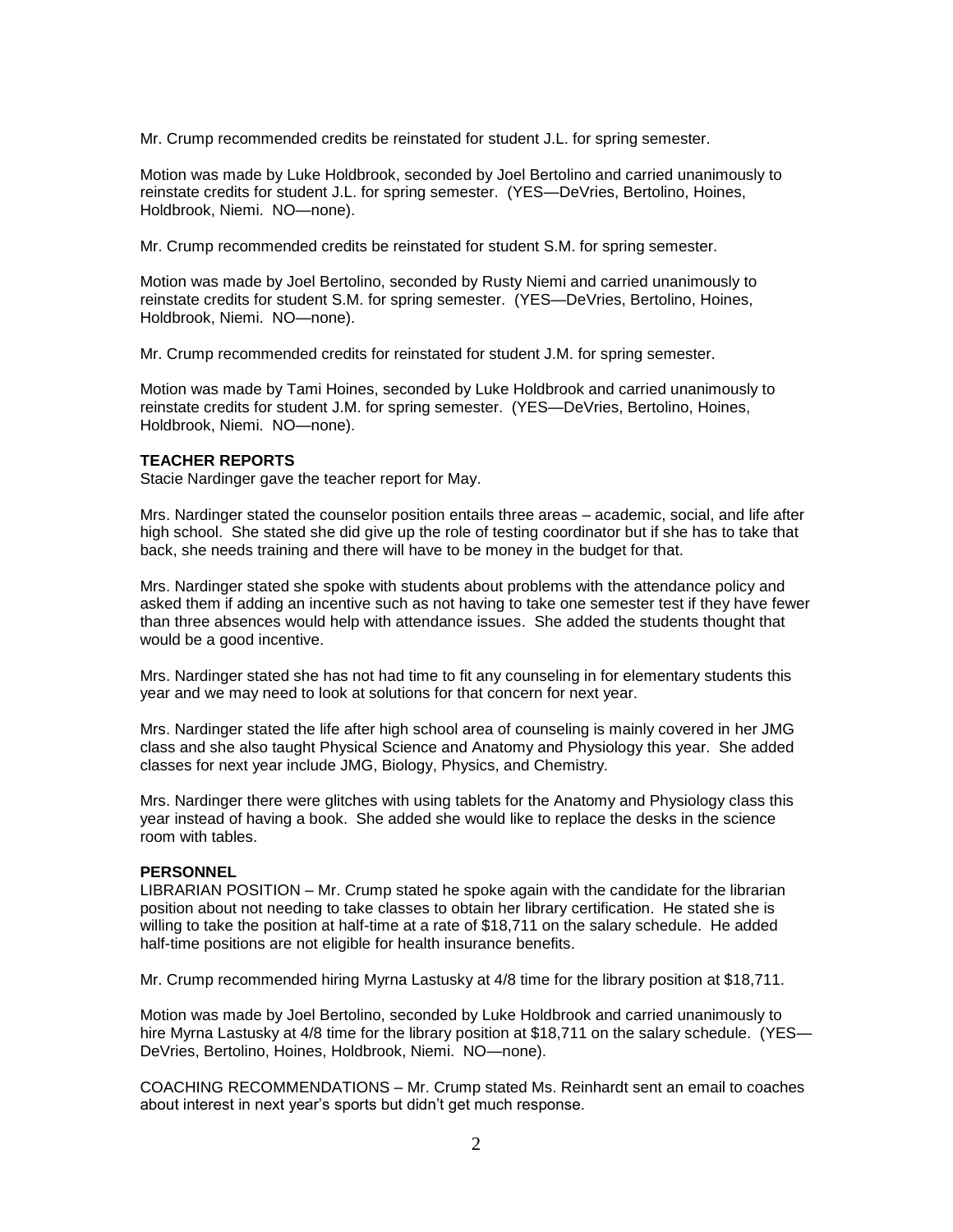Mr. Crump recommended Jené Reinhardt be hired as head cross country coach at a stipend rate of \$2200.

Motion was made by Joel Bertolino, seconded by Rusty Niemi and carried unanimously to hire Jené Reinhardt as head cross country coach for the 2014-2015 school year at a stipend rate of \$2200. (YES—DeVries, Bertolino, Hoines, Holdbrook, Niemi. NO—none).

Mr. Crump recommended Jené Reinhardt be hired as head high school girls' basketball coach for the 2014-2015 school year at a stipend rate of \$2250.

Motion was made by Luke Holdbrook, seconded by Joel Bertolino and carried unanimously to hire Jené Reinhardt as head high school girls' basketball coach for the 2014-2015 school year at a stipend rate of \$2250. (YES—DeVries, Bertolino, Hoines, Holdbrook, Niemi. NO—none).

Ms. Hoines asked about assistant coaches. Mr. Crump stated that is pretty much left up to the head coach.

RECOMMENDATIONS FOR CLASSIFIED STAFF – Mr. Crump recommended the following classified staff be rehired for the 2014-2015 school year:

Bus Drivers – Roly DeVries, Jeff Krook, Dick Sederberg

Motion was made by Luke Holdbrook, seconded by Joel Bertolino and carried unanimously to approve rehiring Roly DeVries, Jeff Krook, and Dick Sederberg as school bus drivers for the 2014-2015 school year. (YES—DeVries, Bertolino, Hoines, Holdbrook, Niemi. NO—none).

Kitchen Staff – Joanne Stark, Lynette Burgan, and Liz Kaufman

Motion was made by Rusty Niemi, seconded by Tami Hoines and carried unanimously to approve rehiring Joanne Stark, Lynette Burgan, and Liz Kaufman as kitchen staff for the 2014-2015 school year. (YES—DeVries, Bertolino, Hoines, Holdbrook, Niemi. NO—none).

Custodial Staff – Chris DeVries, Rick Sederberg

Motion was made by Rusty Niemi, seconded by Tami Hoines and carried unanimously to approve rehiring Chris DeVries and Rick Sederberg as custodial staff for the 2014-2015 school year. (YES—DeVries, Bertolino, Hoines, Holdbrook, Niemi. NO—none),

Paraprofessionals – Deborah Hogan, Amanda Smith

Motion was made by Tami Hoines, seconded by Luke Holdbrook and carried unanimously to approve rehiring Deborah Hogan and Amanda Smith as paraprofessionals for the 2014-2015 school year. (YES—DeVries, Bertolino, Hoines, Holdbrook, Niemi. NO—none).

#### **NEW BUSINESS**

SENIOR FUNDS – Mr. Crump stated the senior class usually spends the money they have raised on an educational trip but this year's class would like to spend it on their graduation celebration and he is recommending they be allowed to do so.

Motion was made by Rusty Niemi, seconded by Joel Bertolino and carried unanimously to allow the senior class to use the money they have raised for a community graduation celebration. (YES—DeVries, Bertolino, Hoines, Holdbrook, Niemi. NO—none).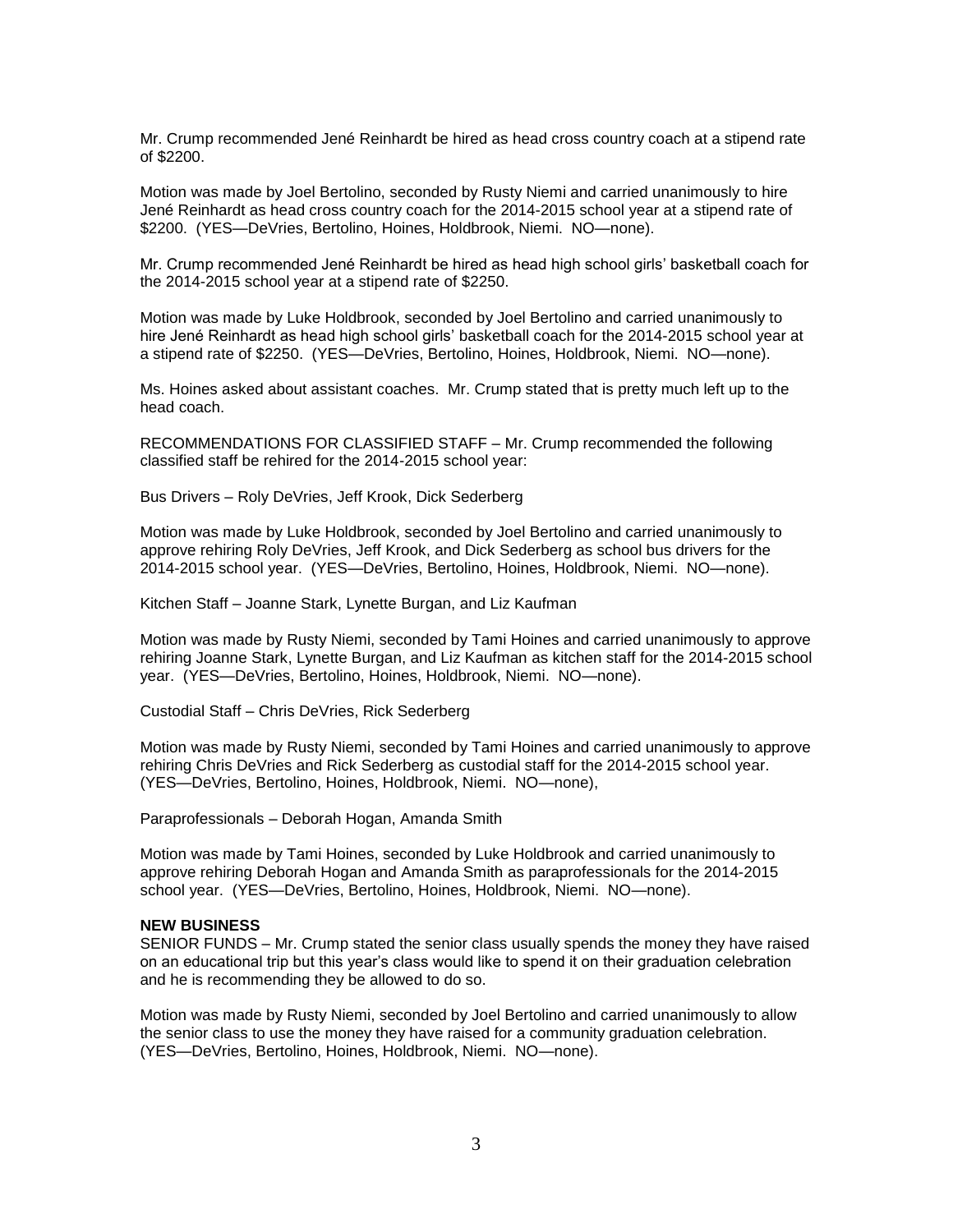FFA NATIONALS – Ward Braten stated he has some students interested in attending the FFA National Convention in Louisville, Kentucky on October 29 through November 1, 2014. He stated if the students drive to the convention, they would miss a week of school.

Sydney Miller stated there are 4 to 5 girls who are considering going. She added it is scheduled the week of the volleyball district tournament.

Mr. Crump stated we ran into this type situation once before.

Mrs. Obert asked if any of the students have qualified to compete at the national level. Mr. Braten stated they haven't.

Mr. Bertolino asked to table this item until the Board meets in July.

CLASSIFIED STAFF NEGOTIATIONS – Mr. Crump stated the classified staff has submitted a request to open negotiations with the Board. He stated he feels the same negotiators who are meeting with the certified staff should also negotiate with the classified staff.

ELECTION BY ACCLAMATION – Mrs. Obert stated there were two trustee positions up for election, those of Joel Bertolino and Luke Holdbrook. She stated since the number of petitions received (1 from Joel Bertolino) was less than the number of openings, the trustee election was cancelled and Mr. Bertolino would be elected by acclamation.

Motion was made Tami Hoines, seconded by Rusty Niemi and carried unanimously to elect Joel Bertolino to a three-year trustee term by acclamation. (YES—DeVries, Bertolino, Hoines, Holdbrook, Niemi. NO—none).

TRUSTEE APPOINTMENT – Motion was made by Joel Bertolino, seconded by Rusty Niemi and carried unanimously to appoint Luke Holdbrook to a one-year trustee position. (YES—DeVries, Bertolino, Hoines, Holdbrook, Niemi. NO—none).

HOBY ATTENDANCE – Stacie Nardinger stated Brittany Prinkki has applied to attend the HOBY (Hugh O'Brien Youth) leadership conference this summer. She stated she is requesting the district reimburse Brittany the \$150 registration fee if she attends the conference and reports to the Board on her return.

Motion was made by Rusty Niemi, seconded by Joel Bertolino and carried unanimously to approve reimbursing Brittany Prinkki the \$150 registration fee if she attends the HOBY conference and reports to the Board on her return. (YES—DeVries, Bertolino, Hoines, Holdbrook, Niemi. NO—none).

LAWN CARE – Mr. Crump stated Joanne Stark is not able to do our lawn care this summer but Rick Sederberg has submitted a letter of interest for the position. He recommended adding eight hours a week for lawn care to Rick Sederberg's summer hours.

Motion was made by Joel Bertolino, seconded by Luke Holdbrook and carried unanimously to add eight hours a week to Rick Sederberg's summer hours for lawn care. (YES—DeVries, Bertolino, Hoines, Holdbrook, Niemi. NO—none).

#### **OLD BUSINESS**

CALENDAR – Stacie Nardinger stated the Board approved Option 2 of the calendar in April but some staff members would like the Board to consider some changes to that option.

Mrs. Nardinger stated two concerns with the calendar include not finishing the first semester before Christmas break and finishing after Memorial Day. She stated if 3.5 vacation days can be cut from the calendar, school would finish right before Memorial Day and graduation wouldn't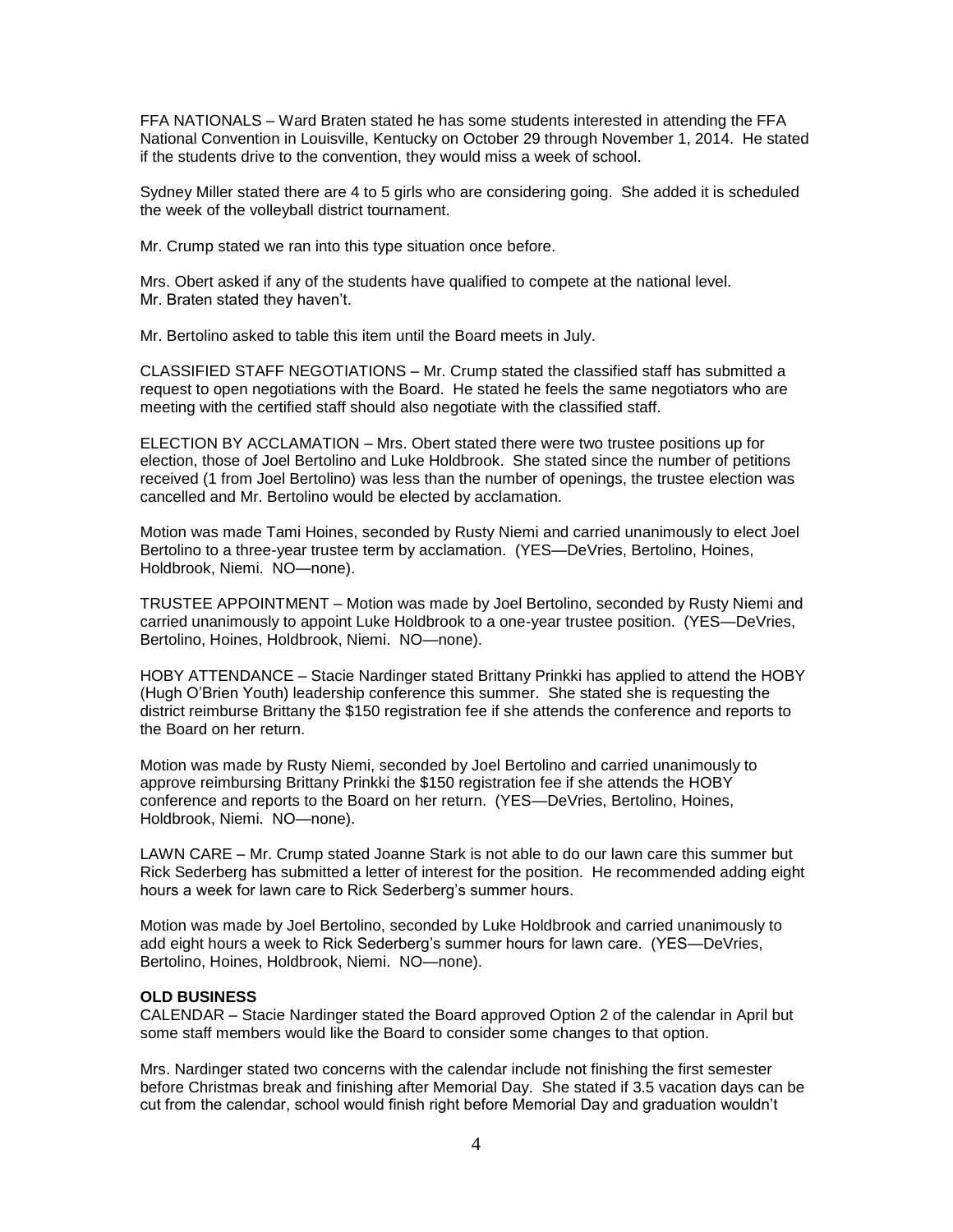have to be on the Memorial Day weekend. She added vacation times that could be eliminated include October 31, half-day November 26 (Wednesday before Thanksgiving), December 12, February 20, and half-day April 1.

Ms. DeVries stated the days that would be eliminated as vacation days are days when many of the students are gone for tournaments so if we had school, hardly anyone would be here. She stated she can't support eliminating the half-day before Thanksgiving as many families use that as travel time.

Mr. Bertolino stated the Board has already voted on this item.

Ms. Hoines asked what process is used to put together the calendar.

Mr. Crump stated he put together two options and sent them out to staff to indicate their preference.

Ms. Hoines asked if one of the options was a calendar similar to this year's calendar.

Mr. Crump stated there was a similar option and it didn't get much support. He added he is not comfortable removing vacation days when no one is here.

Ms. DeVries stated the Board voted on this once and feels we should stay with that decision.

Mr. Bertolino and Mr. Niemi stated they agree with Ms. DeVries.

TEACHER NEGOTIATIONS – Ms. DeVries stated the first negotiation session with teachers is scheduled for May 19 at 5:00 p.m.

FOOTBALL COOP—Mr. Crump stated he received a form from Red Lodge for a football co-op but he hasn't heard anything from Joliet. He recommended the Board accept the co-op with Red Lodge for high school football. He added the cost is \$250 per student with a maximum of \$1250.

Mr. Holdbrook asked how the students would get to Red Lodge.

Mr. Crump stated if there are more than 6 or seven students we may need to provide a bus.

Motion was made by Luke Holdbrook, seconded by Joel Bertolino and carried unanimously to approve entering into a sports co-op with Red Lodge for high school football. (YES—DeVries, Bertolino, Hoines, Holdbrook, Niemi. NO—none).

# **SUPERINTENDENT REPORT**

SUPERINTENDENT SCHEDULE – Mr. Crump stated he has no plans to be gone this month.

PROGRAM UPDATE – Mr. Crump stated he hopes to get next year's class schedule out to the Board soon.

INSURANCE RATES – Mr. Crump stated our health insurance quote for next year with the Joint Powers Trust includes a 12% increase if we accept a three year agreement and have a minimum of 70% employee participation in wellness education sessions. He added the monthly premium increases from \$460.20 to \$516.43 for single coverage. He recommended the Board approve renewal option 4 with the Joint Powers Trust for employee health insurance.

Motion was made by Tami Hoines, seconded by Joel Bertolino and carried unanimously to accept renewal option 4 with the Joint Powers Trust for employee health insurance. (YES—DeVries, Bertolino, Hoines, Holdbrook, Niemi. NO—none).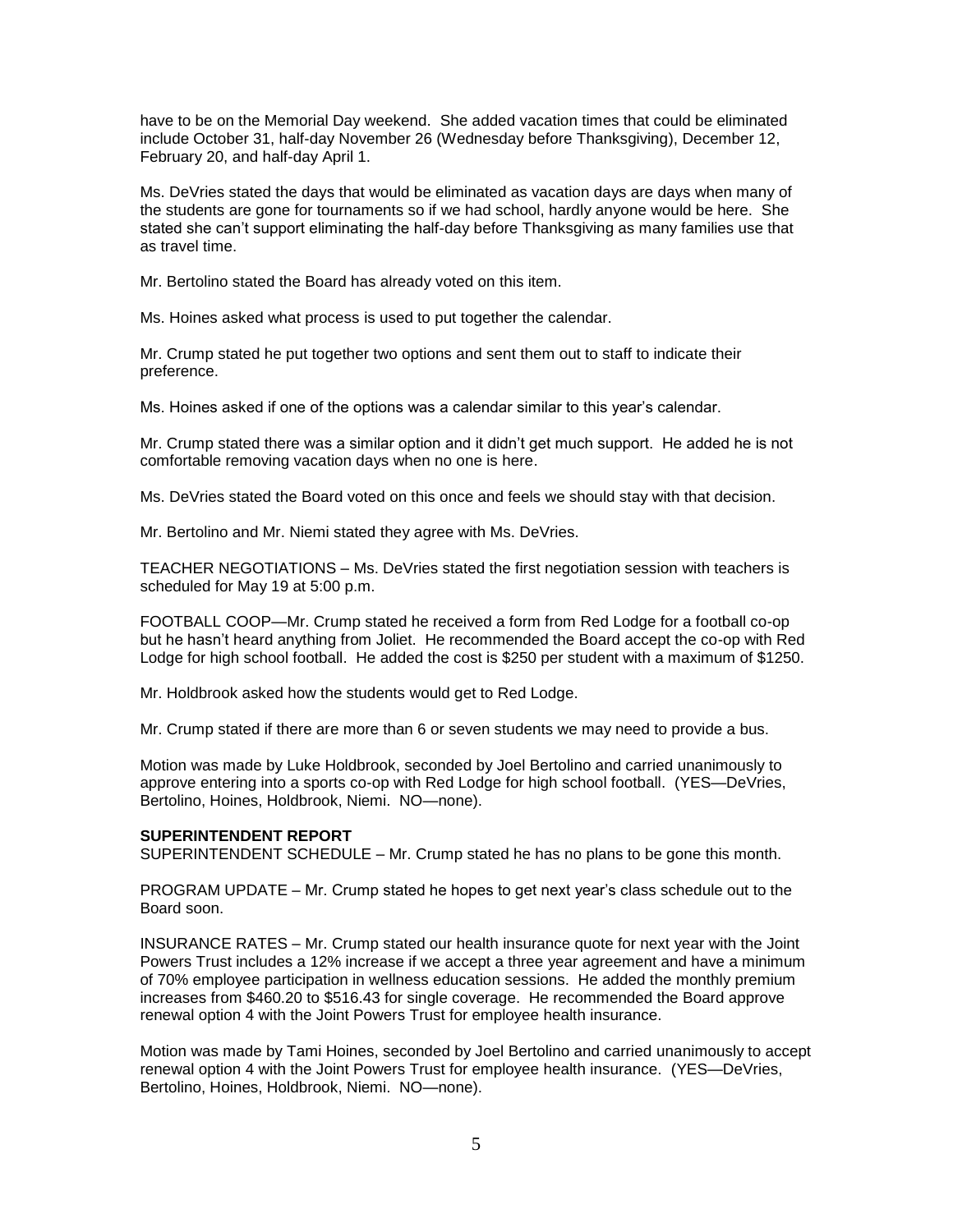MASBO CONFERENCE – Mrs. Obert stated she would like to attend the MASBO conference in Billings in June. She added expenses are \$200 registration fee and mileage.

Motion was made by Joel Bertolino, seconded by Rusty Niemi and carried unanimously to allow Mrs. Obert to attend the MASBO conference in Billings in June and pay registration fee and mileage. (YES—DeVries, Bertolino, Hoines, Holdbrook, Niemi. NO—none).

SUMMER HOURS – Mr. Crump asked that summer office hours be 9:00 a.m. to 3:00 p.m. Monday through Thursday.

Motion was made by Luke Holdbrook, seconded by Rusty Niemi and carried unanimously that summer office hours be 9:00 a.m. to 3:00 p.m. Monday through Thursday. (YES—DeVries, Bertolino, Hoines, Holdbrook, Niemi. NO—none).

# **ADJOURNMENT**

Ms. DeVries adjourned the meeting at 7:50 p.m.

\_\_\_\_\_\_\_\_\_\_\_\_\_\_\_\_\_\_\_\_\_\_\_\_\_\_\_\_\_\_\_\_\_\_ \_\_\_\_\_\_\_\_\_\_\_\_\_\_\_\_\_\_\_\_\_\_\_\_\_\_\_\_ Board Chair **District Clerk** 

CORRECTION TO MAY 13, 2014 MINUTES

Add Alex Ator to guest list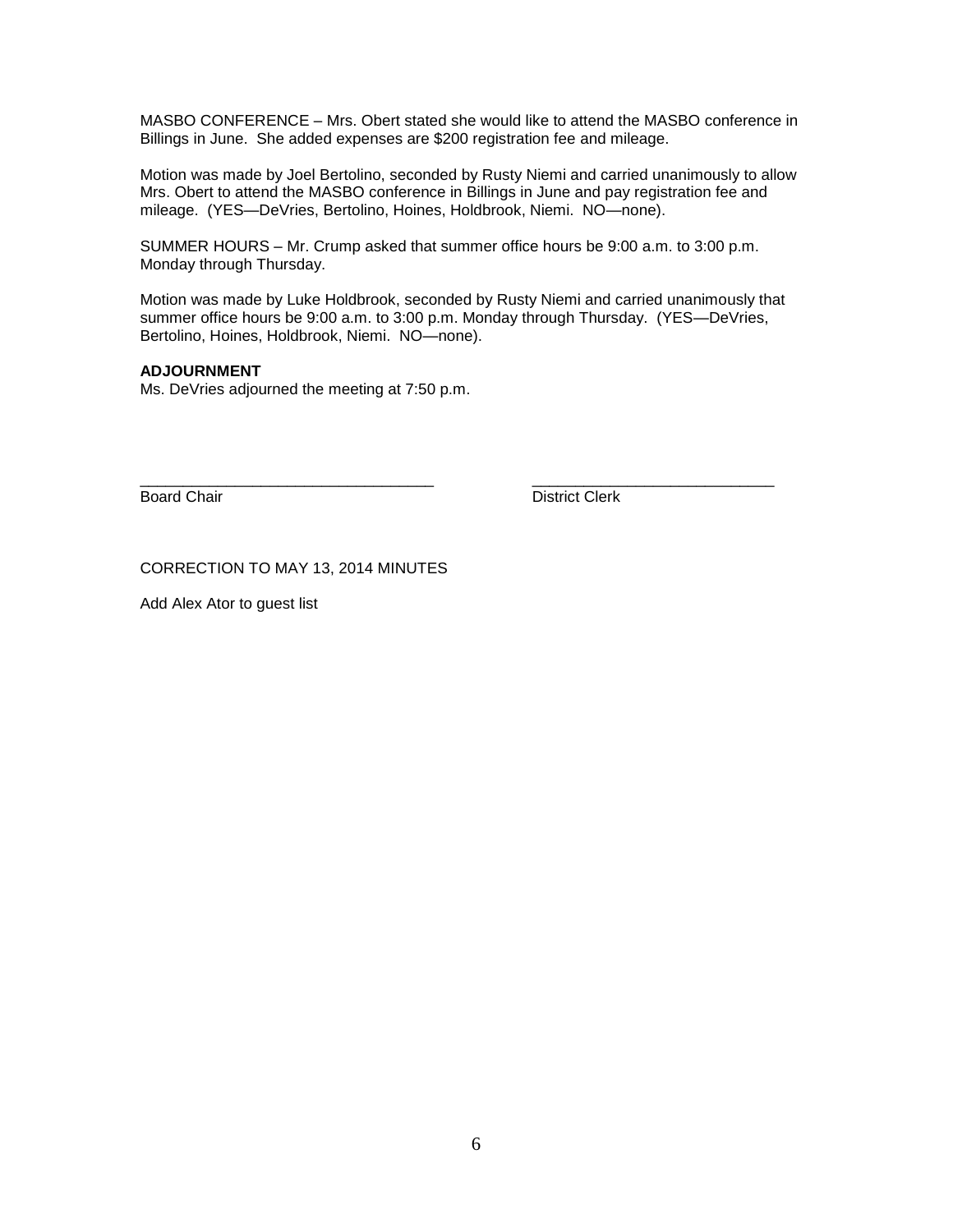# **MINUTES OF THE SPECIAL MEETING OF THE BOARD OF TRUSTEES ROBERTS SCHOOL DISTRICT NO. 5 MAY 1, 2014**

The special meeting of the Board of Trustees, Roberts School District No. 5, was called to order by Chair Sarah DeVries at 6:02 p.m. on May 1, 2014, in the library at the Roberts School.

# **ATTENDANCE**

Sarah DeVries, Chair Joel Bertolino, Vice Chair Tami Hoines Luke Holdbrook Rusty Niemi

Elliott Crump, Superintendent JaLayne Obert, Business Manager/District Clerk

GUESTS: Stacie Nardinger, Chris DeVries, Crystal Wright

### **PLEDGE OF ALLEGIANCE**

The meeting began with the Pledge of Allegiance.

#### **PUBLIC COMMENT**

Stacie Nardinger stated the teachers would like to reopen discussion on next year's calendar.

#### **STUDENT ATTENDANCE ISSUES**

Ms. DeVries stated the next item to come before the Board involves individuals and called for a closed session at 6:05 p.m. stating it is her determination that the individuals' right to privacy supersedes the merits of public disclosure.

The meeting was returned to regular session at 6:50 p.m.

Mr. Crump recommended the Board reinstate credits for student A.G. for the 2014 spring semester.

Motion was made by Joel Bertolino, seconded by Rusty Niemi and carried unanimously to reinstate credits for student A.G. for the 2014 spring semester. (YES—DeVries, Bertolino, Hoines, Holdbrook, Niemi. NO—none).

Mr. Crump recommended the Board reinstate credits for student T.I.M. for the 2014 spring semester.

Motion was made by Luke Holdbrook, seconded by Joel Bertolino and carried unanimously to reinstate credits for student T.I.M. for the 2014 spring semester. (YES—DeVries, Bertolino, Hoines, Holdbrook, Niemi. NO—none).

Mr. Crump recommended the Board reinstate credits for student T.R.M. for the 2014 spring semester.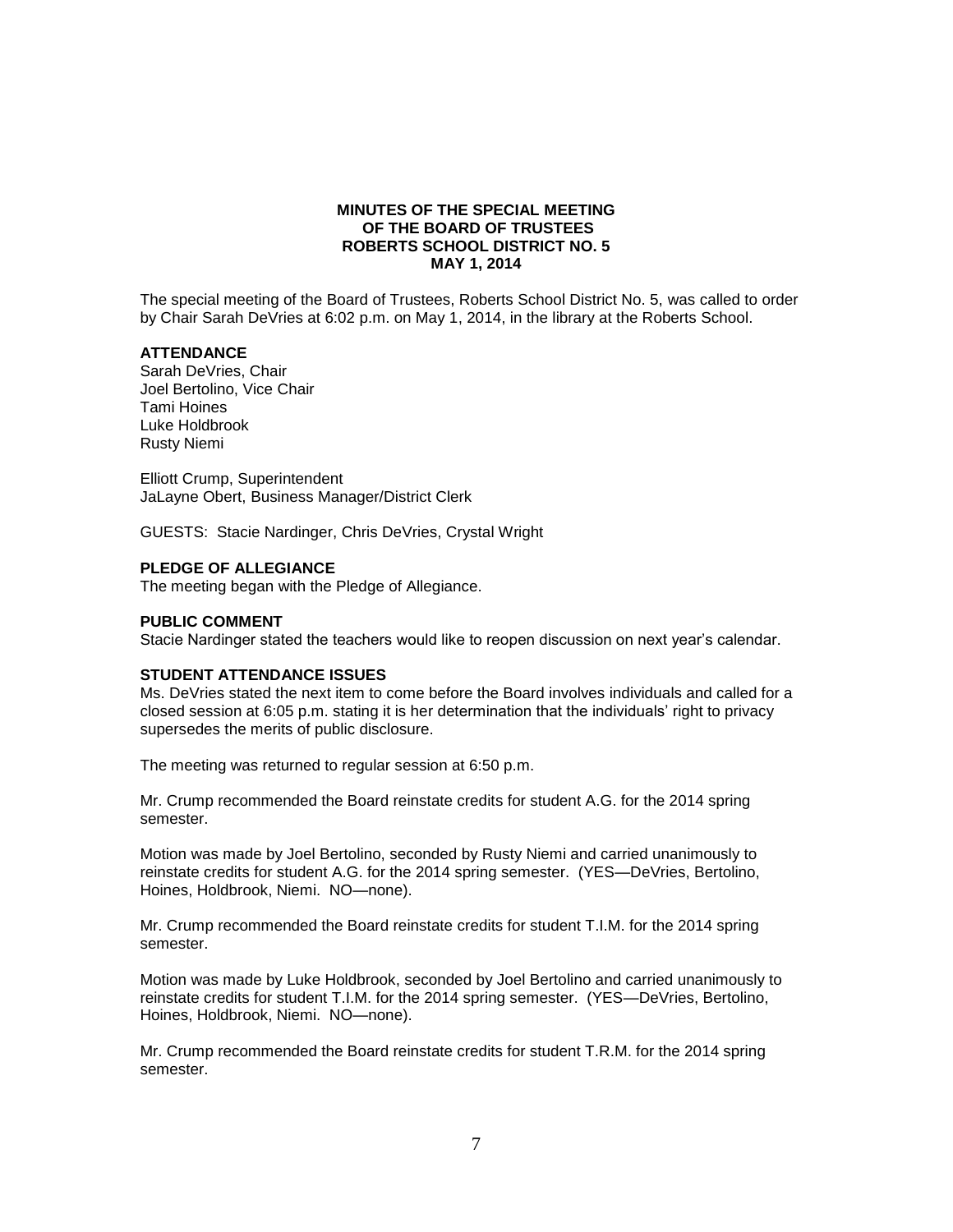Motion was made by Tami Hoines, seconded by Rusty Niemi and carried unanimously to reinstate credits for student T.R.M. for the 2014 spring semester. (YES—DeVries, Bertolino, Hoines, Holdbrook, Niemi. NO—none).

Mr. Crump recommended the Board reinstate credits for student C.M. for the 2014 spring semester.

Motion was made by Luke Holdbrook, seconded by Joel Bertolino and carried unanimously to reinstate credits for student C.M. for the 2014 spring semester. (YES—DeVries, Bertolino, Hoines, Holdbrook, Niemi. NO—none).

Mr. Crump recommended the Board reinstate credits for 2013 first semester English for student S.S.

Motion was made by Joel Bertolino, seconded by Luke Holdbrook and carried unanimously to reinstate credits for student S.S. for the 2013 fall semester English. (YES—DeVries, Bertolino, Hoines, Holdbrook, Niemi. NO—none).

# **LIBRARIAN POSITION**

Mr. Crump stated two candidates were interviewed for the librarian position on April 22, 2014. He added he has spoken with the candidate chosen by the interviewing team and she would accept a 5/8 time position at \$23,388.00 with health insurance benefits.

Mrs. Obert stated early in budget discussions we talked about reducing the library position to halftime and that is the projection that was used to calculate next year's budget. She stated there isn't money in the budget to hire over a half-time position and not have to make reductions in a budget that is already tight.

Mr. Crump stated he feels this applicant would be a very good addition to the school but she needs to make a certain amount of money and have health insurance. He added she'll also have to be paying to get her librarian certification.

Mrs. Obert stated she did some checking and made some phone calls to see how other small schools meet the accreditation standards for librarians. She stated schools with an enrollment under 125 students may contract out for library services to meet the standards. She stated the Montana Small Schools Alliance offers this service to small schools for \$300 per year. She added the library still needs to be staffed but it doesn't have to be with a certified librarian.

Mr. Niemi stated we need to offer the students the best we can and make sure the quality of the library is maintained.

Mr. Bertolino stated it would be much easier to find a quality person for the library if we don't have to worry about the library certification. He stated contracting with the Montana Small Schools Alliance seems like the way to go. He asked Mr. Crump if he sees any problems with this solution.

Mr. Crump stated he doesn't if we can be accredited without hiring a certified librarian.

Mr. Crump stated he will offer the position to the candidate again at half-time and if it is not accepted, will advertise it again as a half-time position.

# **ADJOURNMENT**

Ms. DeVries adjourned the meeting at 7:45 p.m.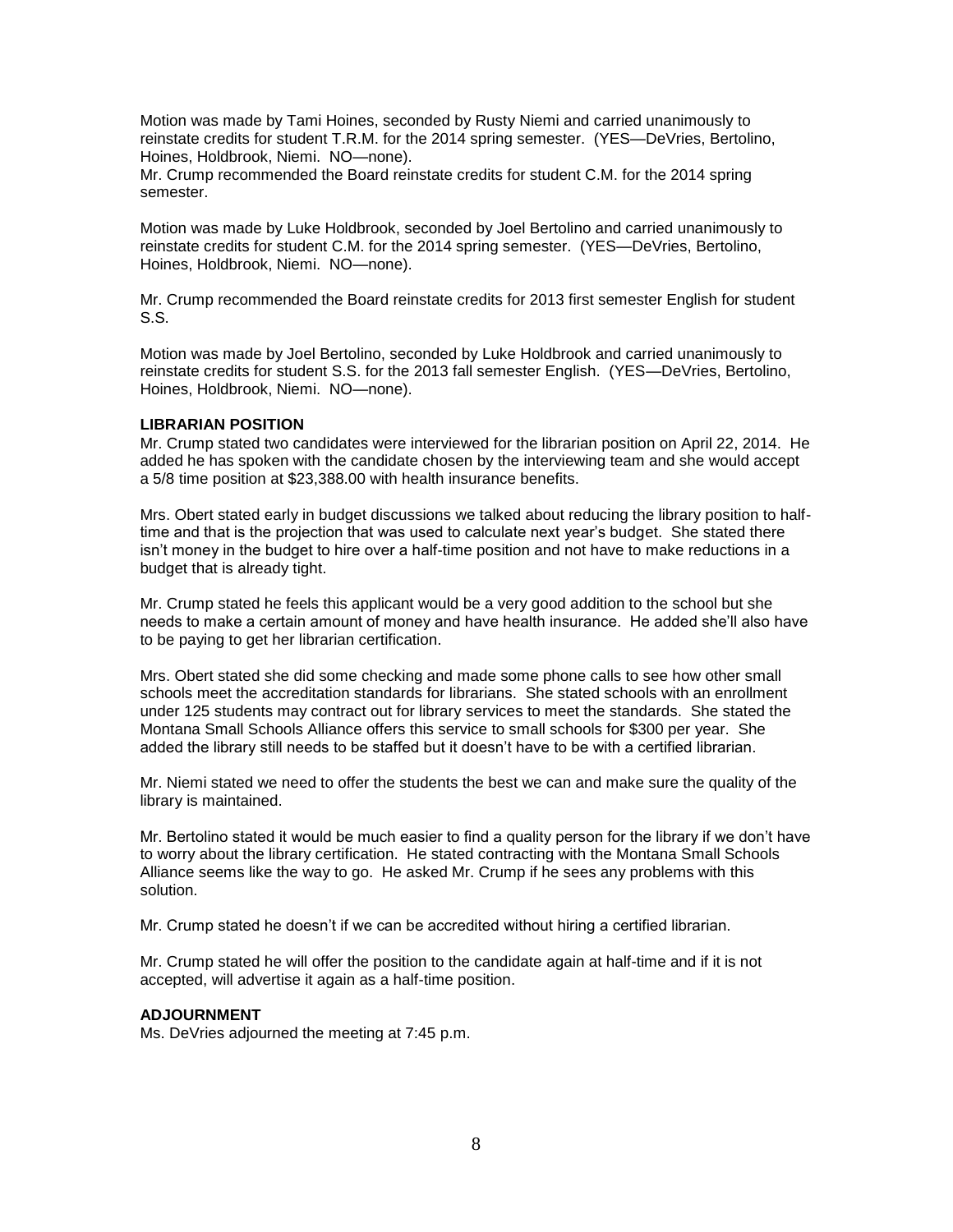\_\_\_\_\_\_\_\_\_\_\_\_\_\_\_\_\_\_\_\_\_\_\_\_\_\_\_\_\_\_\_\_\_\_ \_\_\_\_\_\_\_\_\_\_\_\_\_\_\_\_\_\_\_\_\_\_\_\_\_\_\_\_ Board Chair **District Clerk** 

# **MINUTES OF THE REORGANIZATION MEETING OF THE BOARD OF TRUSTEES ROBERTS SCHOOL DISTRICT NO. 5 MAY 13, 2014**

The reorganization meeting of the Board of Trustees, Roberts School District No. 5, was called to order by Chair Sarah DeVries at 7:58 p.m. on May 13, 2014, in the library at the Roberts School.

# **ATTENDANCE**

Sarah DeVries, Chair Joel Bertolino, Vice Chair Tami Hoines Luke Holdbrook Rusty Niemi

Elliott Crump, Superintendent JaLayne Obert, Business Manager/District Clerk

# **SWEARING IN OF TRUSTEES**

The swearing in of newly elected (by acclamation) trustee Joel Bertolino and reappointed trustee Luke Holdbrook was conducted by JaLayne Obert,

# **ELECTION OF CHAIR**

Motion was made by Joel Bertolino, seconded by Tami Hoines and carried unanimously to reelect Sarah DeVries as Board Chair. (YES—DeVries, Bertolino, Hoines, Holdbrook, Niemi. NO—none).

# **ELECTION OF VICE CHAIR**

Motion was made by Joel Bertolino, seconded by Tami Hoines and carried unanimously to elect Rusty Niemi as Vice Chair. (YES—DeVries, Bertolino, Hoines, Holdbrook, Niemi. NO—none).

# **APPOINTMENT OF CLERK**

Motion was made by Joel Bertolino, seconded by Rusty Niemi and carried unanimously to appoint JaLayne Obert as District Clerk for the 2014-2015 school year. (YES—DeVries, Niemi, Bertolino, Hoines, Holdbrook. NO—none).

# **ADJOURNMENT**

Ms. DeVries adjourned the meeting at 8:05 p.m.

\_\_\_\_\_\_\_\_\_\_\_\_\_\_\_\_\_\_\_\_\_\_\_\_\_\_\_\_\_\_\_\_\_\_ \_\_\_\_\_\_\_\_\_\_\_\_\_\_\_\_\_\_\_\_\_\_\_\_\_\_\_\_